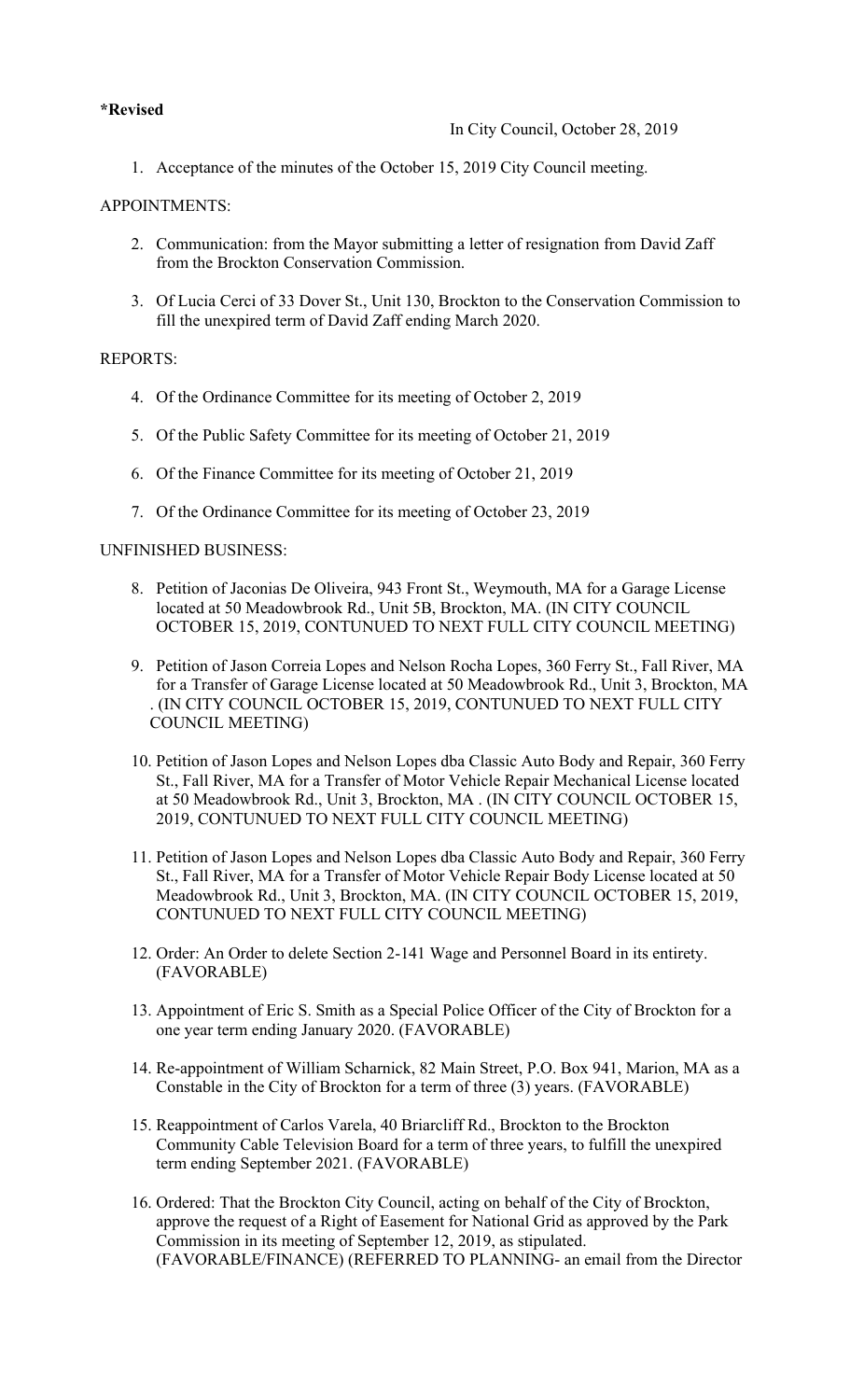of Planning and Economic Development stated that the Planning Department would not have jurisdiction over the property, so there is no recommendation).

- 17. Ordered: that sum of \$4,900,000 is appropriated to pay costs of sewer system rehabilitation work, including, but not limited to, projects designed to address sources of exfiltration, infiltration and inflow, and sections of undersized pipe, and for the payment of all costs incidental and related thereto, and that to meet this appropriation, the Treasurer with the approval of the Mayor, is authorized to borrow said amount under and pursuant to M.G.L. c.44, §§7 and 8, or pursuant to any other enabling authority, and to issue bonds or notes of the City therefor. (FAVORABLE)
- 18. Order: An Order for the City to Seek Authorization for the Acceptance of Streets in the City of Brockton. Purpose Common convenience and necessity requires the acceptance of streets in the City of Brockton as public ways for purposes of public access, repairs, snow removal, emergency vehicle access, maintenance, and care of all roads in the City of Brockton. (PLANNING BOARD SUGGESTED THAT BEFORE FURTHER ACTION IS TAKEN ON THIS MATTER, THAT A COMMITTEE TO INCLUDE MEMBERS OF THE CITY COUNCIL, DPW, LAW DEPARTMENT AND PLANNING DEPT. BE FORMED TO FURTHER ASSSESS THE COST TO THE CITY OF BROCKTON/PLANNING) (UNFAVORABLE/FINANCE)
- 19. Ordered: That the City Council amends the Water Purchase Agreement, which originated on May 22, 2002 and was amended on September 6, 2018, between the City of Brockton and Aquaria, LLC. (FAVORABLE)
- 20. Ordered: Acceptance and expenditure of the total grant funds in the amount of [\\$9,997.05](https://9,997.05) From: Massachusetts Emergency Management Agency-FFY2018 Emergency Management Performance Competitive Grant To: Brockton Emergency Management Agency-FFY2018 Emergency Management Performance Competitive Grant Fund. (FAVORABLE)
- 21. Ordered: Acceptance and expenditure of the total grant funds in the amount of to \$12,000

From: Massachusetts Department of Public Health, Bureau of Substance Abuse Addiction Services (BSAS)-FY2020 First Responders Naloxone Grant To: Brockton Police Department-FY2020 First Responders Naloxone Grant Fund. (FAVORABLE)

- 22. Ordered: The Department of Public Works would like to request that the City Council consider implementing a new Ordinance to the Revised Ordinances of the City of Brockton: "Illicit Discharge and Connection Stormwater Ordinance" (FAVORABLE TO DRAFT ORDINANCE)
- 23. Ordinance: An Ordinance Amending the Revised Ordinances of the City of Brockton, Chapter 23-Water, Sewer and Sewage Disposal, Article III-Sewer and Sewerage Disposal to add reference to Best Management Practices and also to amend sections 23- 38 through 23-92.(FAVORABLE)
- \***24.** Petition of Hector Sabillon, dba Trader's World Brockton, LLC, 723 Belmont St., Brockton, MA for a Transfer of Second Hand Articles License from 21 Torrey St., Brockton, MA. (FAVORABLE)
- \***25.** Petition of Hector Sabillon, dba Trader's World Brockton, LLC, 723 Belmont St., Brockton, MA for a Transfer of Second Hand Precious Metals and Gems License from 21 Torrey St., Brockton, MA. (FAVORABLE)

## ORDERS:

26. Ordinance: An Ordinance Amending Article II of the City Ordinances Be it Ordained by the City Council of the City of Brockton as follows: That Sections 4-21 through